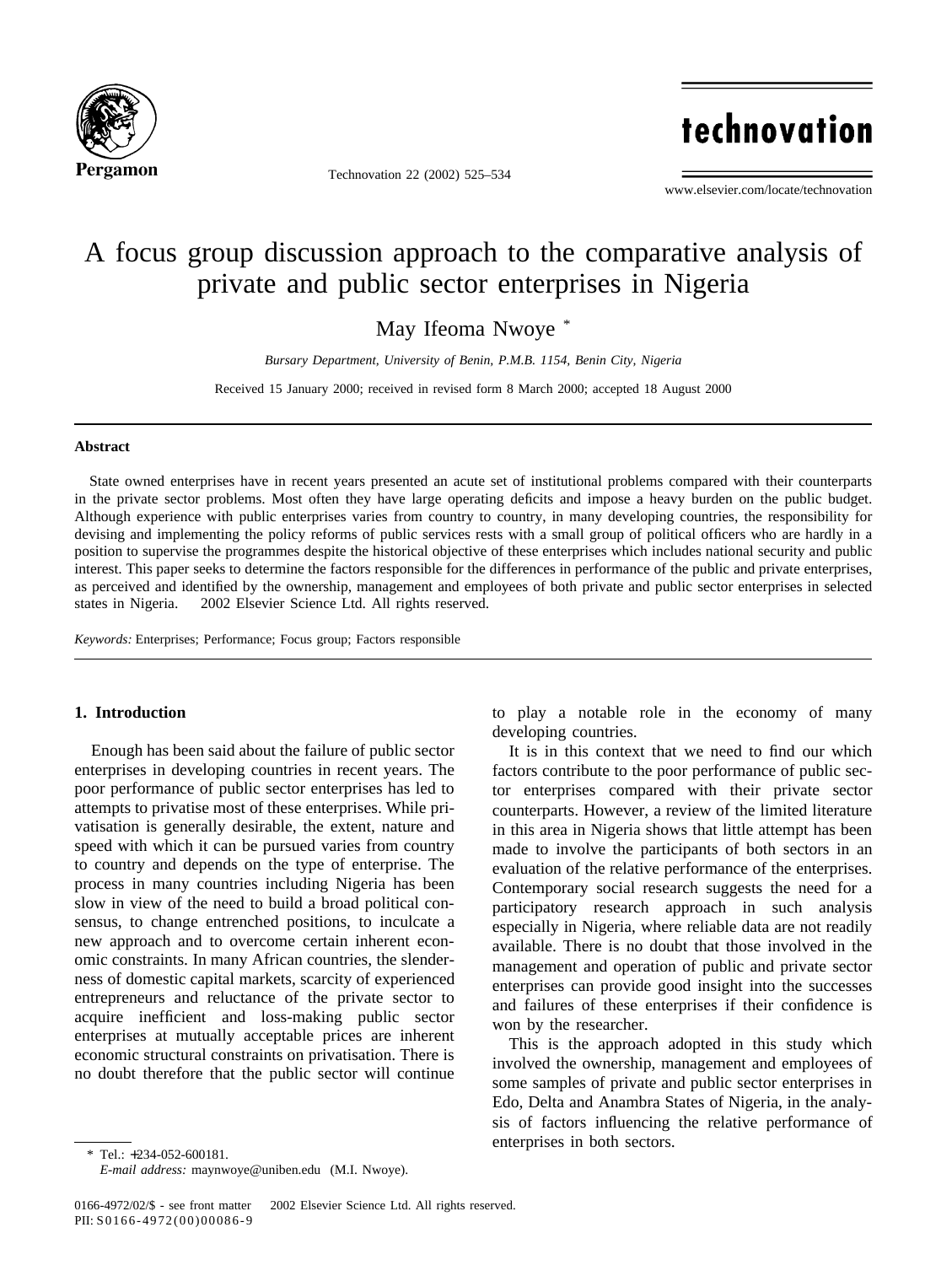#### **2. Methodology**

The first task of this study was to establish the criteria for the selection of private and public sector enterprises. Consequently an attempt was made to identify public and private sector enterprises that have the following three characteristics.

- 1. size of the workforce is at least 20 people
- 2. Ownership and control is either privately owned or public sector owned
- 3. the establishment has been in continuous existence for at least 5 years

On the basis of these criteria a total of 403 private sector owned and 77 public sector owned enterprises were identified out of which 30 enterprises from each sector was carried out by a stratified sampling based on industrial type (Table 1).

A further 10 business enterprises from each category were sampled for the focus group surveys. Each of the focus group discussion sessions was carried out with the proprietor or owners, the management and the workers. Although there were slight variations in the focus of the discussion with each of the three groups with which session were held, the issues discussed covered broadly the following:

- 1. Origin and development of the enterprise
- 2. Objectives and goals of the enterprise
- 3. Performance of the enterprise
- 4. Organisational characteristics
- 5. Work characteristics
- 6. Individual characteristics
- 7. The future of the enterprise

The discussions were held in an informal atmosphere so that participants were able to make their contribution without any constraints, as in the case with questionnaires. Although there was a discussion guide which was

Table 1 The types of private and public sector enterprises surveyed

| Types of enterprises          | Private<br>No. | $\frac{0}{0}$ | Public<br>No.               | %     |
|-------------------------------|----------------|---------------|-----------------------------|-------|
| Finance enterprises           | 2              | 6.6           | 1                           | 3.3   |
| Food processing               | 8              | 26.6          | 4                           | 13.3  |
| Agriculture based enterprises | 2              | 6.6           | 3                           | 10.0  |
| Social services               | 3              | 10.0          | 2                           | 6.6   |
| Transport based               | 4              | 13.3          |                             | 13.3  |
| Publishing and broadcasting   | 4              | 13.3          | $\mathcal{D}_{\mathcal{L}}$ | 6.6   |
| Manufacturing                 | 3              | 10.0          | 11                          | 36.6  |
| Others                        | 4              | 13.3          | 6                           | 20.0  |
| Total                         | 30             | 100.0         | 30                          | 100.0 |

*Source*: Field Survey.

used by the researcher who is also the moderator in most cases, the guide was not intended to be a fully fledged questionnaire nor to be followed rigidly. It was rather an aide-memoire to be referred to by the moderator during the discussion to ensure that the chief points of interest were covered. Besides the tape-recording, the moderator made notes of the discussion as it proceeded.

This apparently explained the fact that more of the surveyed public sector enterprises have been in existence for a longer period than those in the private sector (Table 2).

The focus group session lasted for an average of two hours. Generally, the discussion of the various performance indicators, management practices and problems was carried out within the framework of the comparison of the enterprises in private and public sectors as discussed earlier.

The discussion focused on issues such as the reasons and justification for government involvement in the establishment of enterprises, the goals and objectives of the enterprises, the determinants of their performance and suggestions for improvement.

### **3. Rationale for government involvement in the establishment of public enterprises**

The basic issue discussed with the various focus group participants relates to their views on the need for government to be involved in the establishment of business enterprises. Although there were divergent opinions regarding the rationale for government involvement in the establishment of enterprises, there was some agreement amongst the focus group participants that no country can leave its economy open to the private sector without any form of control, especially in a country such as Nigeria where the indigenous private sector is yet to mature. The discussants suggested various reasons for the establishment of enterprises by government in Nigeria, especially since some of the public sector ventures can be effectively handled by the private sector.

One of the frequently mentioned reasons for government initiative in the establishment of business enterprises by the discussants in the private and public enterprises where focus group discussions took place, relates to the fear of foreign domination of the economy. Participants agreed that multinational companies based in the Western world can manipulate key sectors of the Nigerian economy if government does not take the initiative to establish business ventures in those sectors of the economy where the indigenous private sector entrepreneurs are not willing or capable of investing. The Bendel Insurance Company Limited and the New Nigeria Bank Plc are good examples of such enterprises. Before their establishment the defunct Midwest, later the Bendel State and now Edo and Delta States, did not have